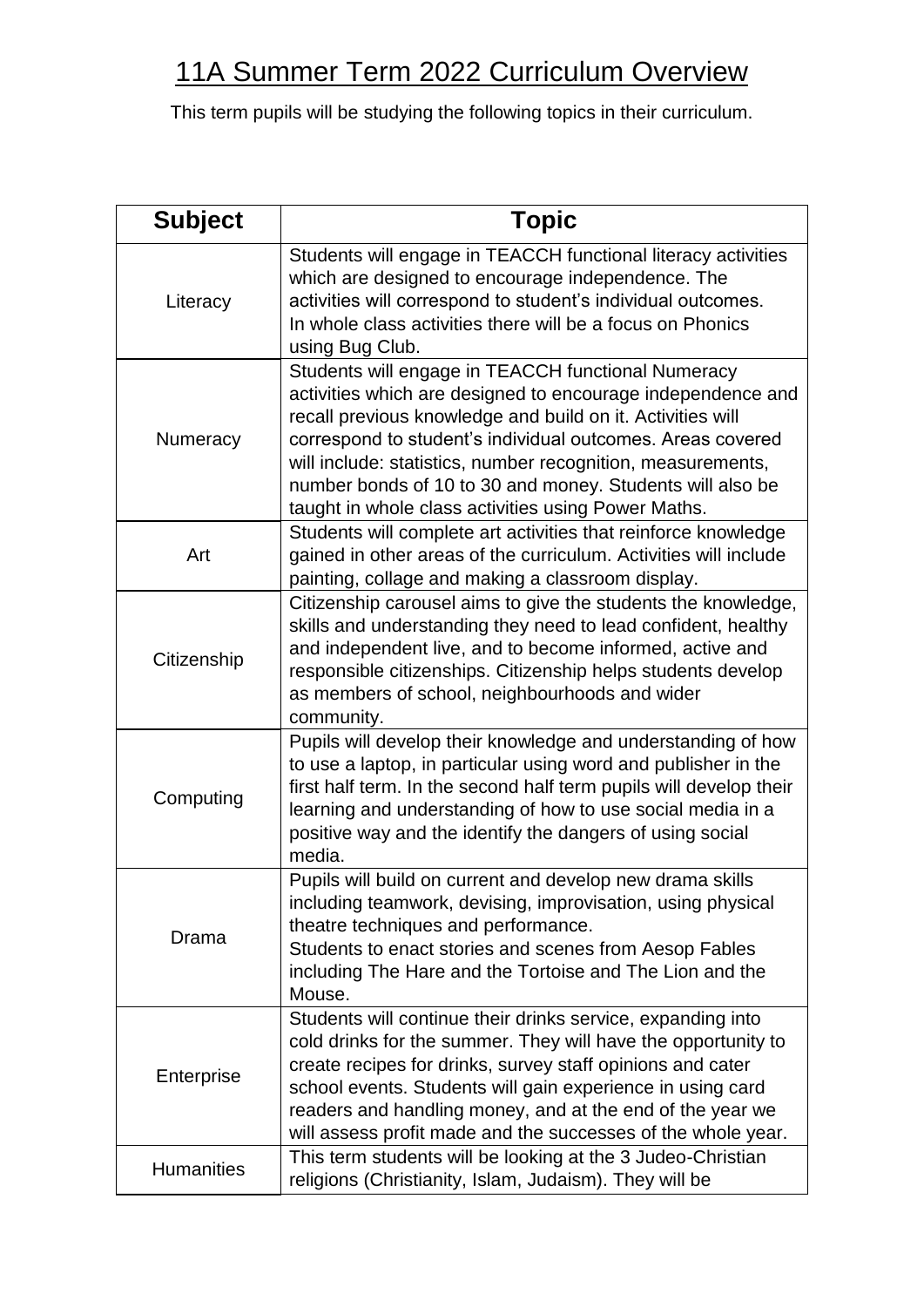## 11A Summer Term 2022 Curriculum Overview

This term pupils will be studying the following topics in their curriculum.

|                    | developing their understanding of belief, ritual and worship in<br>relation to each religion.<br>They will also utilise their knowledge and understanding to                            |
|--------------------|-----------------------------------------------------------------------------------------------------------------------------------------------------------------------------------------|
|                    | compare the differences and similarities between each                                                                                                                                   |
|                    | religion, allowing them to engage with and positively promote                                                                                                                           |
|                    | the concept of tolerance and understanding between all                                                                                                                                  |
|                    | faiths.                                                                                                                                                                                 |
| Life Skills        | <b>Understanding and using money</b>                                                                                                                                                    |
|                    | The learner will be able to select coins from a variety of<br>objects.                                                                                                                  |
|                    | The learner will be able to indicate situations where money                                                                                                                             |
|                    | would be used.                                                                                                                                                                          |
|                    | Doing my laundry                                                                                                                                                                        |
|                    | The learner will be able to identify two items necessary for                                                                                                                            |
|                    | doing laundry.                                                                                                                                                                          |
|                    | The learner will be able to correctly carry out laundry                                                                                                                                 |
|                    | activities.                                                                                                                                                                             |
|                    | Term 3 subject is 'Melody'. Students have so far covered<br>'Rhythm and Beats' in term 1 and 'Chords and playing as a<br>Group' in Term 2. This term, students will be concentrating on |
|                    | using individual notes to both improvise freely and learn                                                                                                                               |
|                    | structured famous tunes. They will use a combination of                                                                                                                                 |
| <b>Music</b>       | virtual electronic simulated instruments plugged into the class                                                                                                                         |
|                    | PA system as well as keyboards, guitars, xylophones and<br>even a theremin (think of the Doctor Who theme song). The                                                                    |
|                    | main theme will be about them responding and reacting to the                                                                                                                            |
|                    | sounds that they hear and reproduce.                                                                                                                                                    |
|                    |                                                                                                                                                                                         |
|                    | This term we will be focusing on the basic skills associated                                                                                                                            |
|                    | with striking and fielding games. Students will further develop                                                                                                                         |
|                    | previously learnt skills and improve their competency taking                                                                                                                            |
| PЕ                 | part in team games. The games we will focus on this term<br>include, cricket, hockey and tennis. Students will continue to                                                              |
|                    | work on individual skills such as control, passing, catching                                                                                                                            |
|                    | and basic team communication.                                                                                                                                                           |
|                    | Water play Imagining and thinking                                                                                                                                                       |
|                    | Students draw on their own experiences to stimulate talk and                                                                                                                            |
|                    | discussion. Take part in role play, explore and recognise                                                                                                                               |
| <b>Play Skills</b> | features of the natural world. Students share ideas and agree                                                                                                                           |
|                    | on the props and the story line. They design and create                                                                                                                                 |
|                    | environments for their stories.                                                                                                                                                         |
|                    | Module-Health and wellbeing -Drugs, alcohol and                                                                                                                                         |
| <b>PSHE</b>        | tobacco                                                                                                                                                                                 |
|                    | Students will be developing their understanding and exploring                                                                                                                           |
|                    | the difference between legal and illegal drugs.                                                                                                                                         |